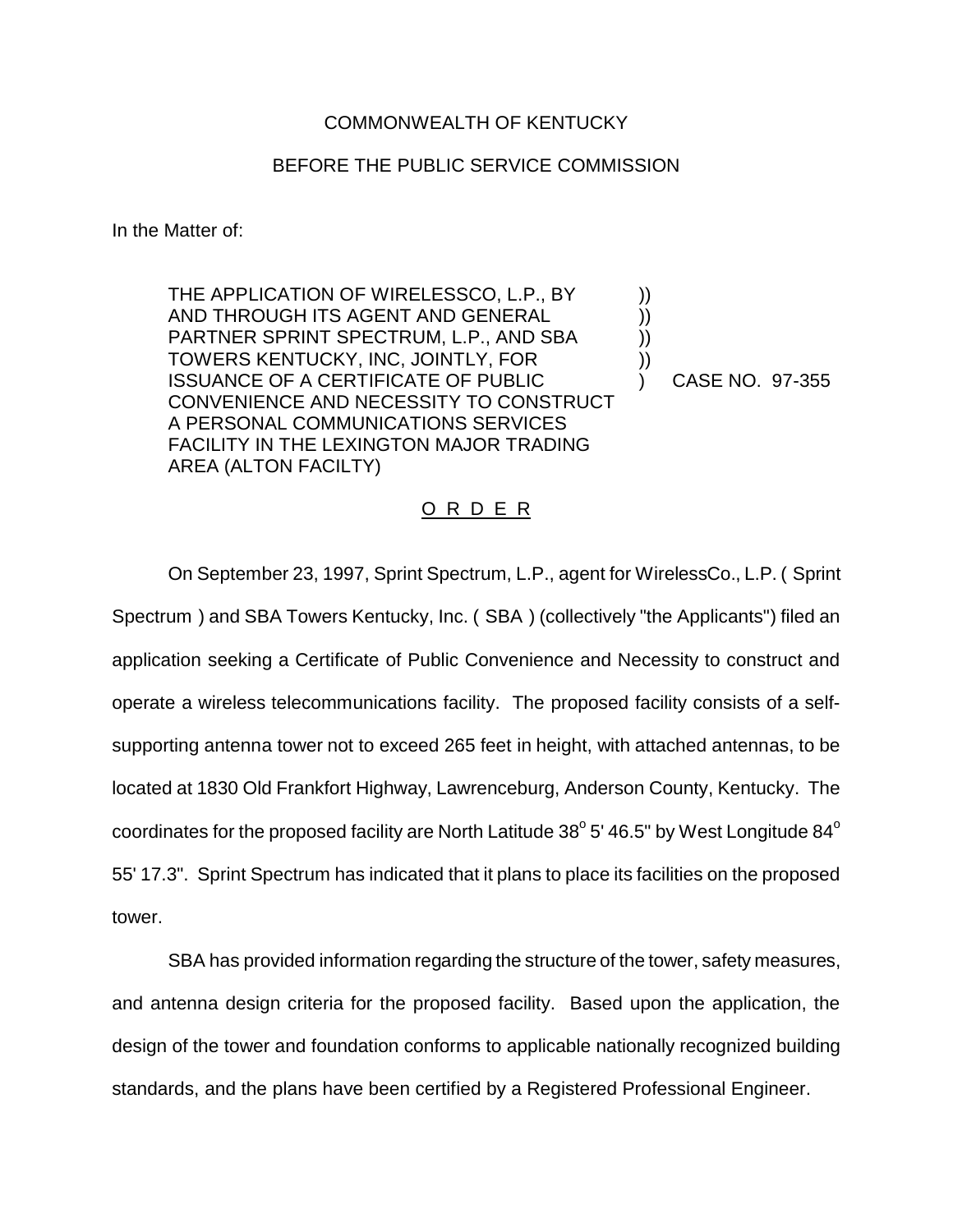Pursuant to KRS 100.324(1), the proposed facility's construction is exempt from local zoning ordinances. However, the Applicants have notified the Anderson County Planning Commission ( Planning Commission ) of the proposed construction. The Planning Commission filed comments but did not intervene in this matter. The Applicants have filed applications with the Federal Aviation Administration ("FAA") and the Kentucky Airport Zoning Commission ("KAZC") seeking approval for the construction and operation of the proposed facility.

The Applicants have filed notices verifying that each person who owns property within 500 feet of the proposed facility has been notified of the pending construction. The notice solicited any comments and informed the property owners of their right to request intervention. In addition, notice of the proposed construction was posted in a visible location for at least two weeks the application was filed. The Commission received several protests regarding the proposed construction. The Commission granted intervention to three parties and a hearing was held May 6, 1998.

During the hearing the Applicants provided extensive evidence in support of the proposed construction. The Applicants discussed their investigation of alternative sites suggested by the intervenors and explained their determination that none of the alternative sites would be more suitable than the proposed site at providing the necessary coverage for its wireless system. In support of its conclusion, the Applicants filed radio frequency propagation maps to show the differences in projected coverage areas for the proposed site and several alternatives proposed by the intervenors. The Applicants further argued that the proposed construction would provide for potential co-location for other wireless carriers thereby reducing the necessity of additional towers in the area.

-2-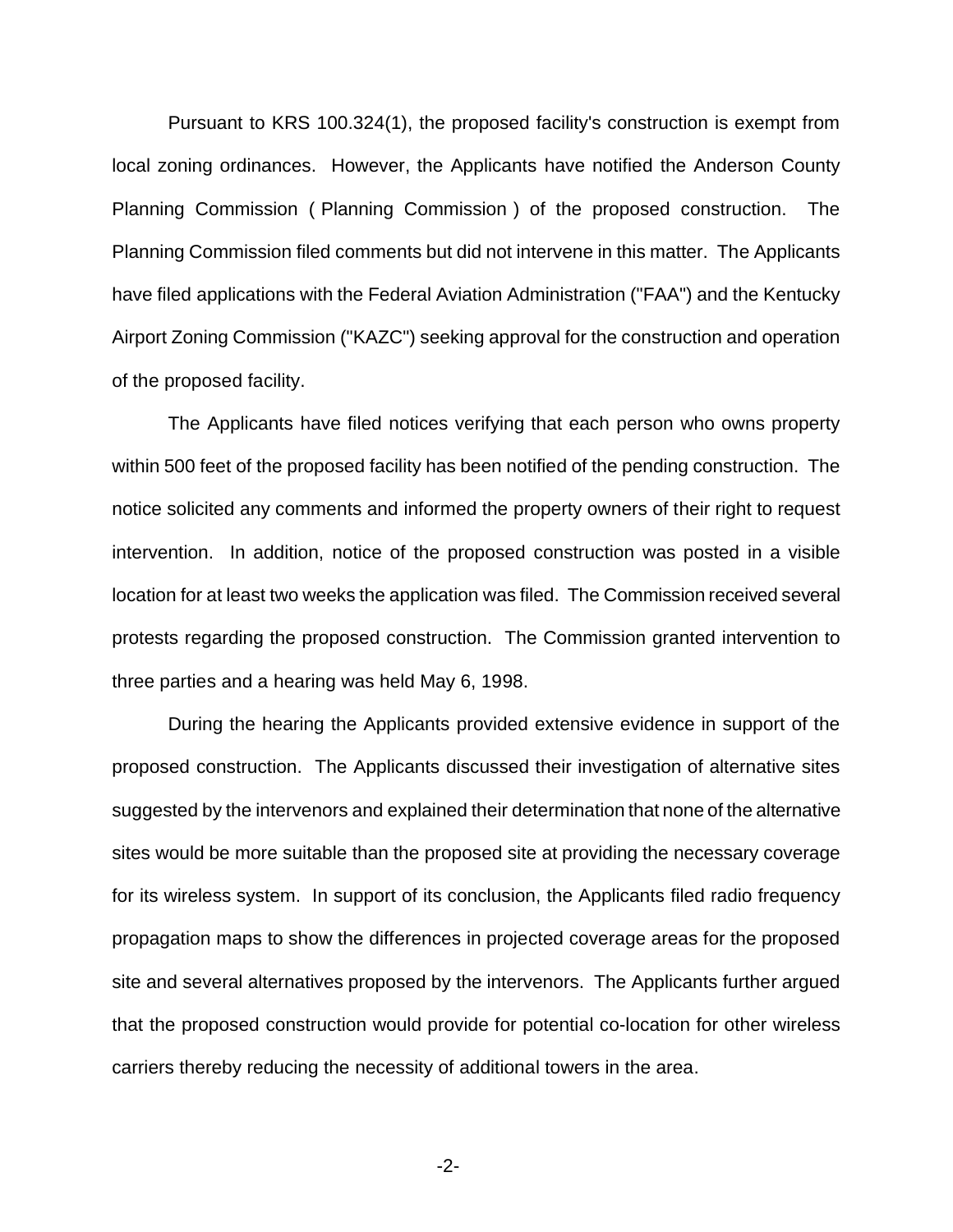The intervenors argue that the proposed construction is inconsistent with the character of the area and would reduce property values. In addition, they contend that the Applicants have not fully investigated alternative sites. In review of the radio frequency maps, the intervenors claim that there is no substantial difference in coverage among the proposed site and the alternative sites. The Intervenors provided evidence that at least one of the alternative sites may be available for lease.

This Commission is required by statute to ensure that utility service is adequate.<sup>1</sup> Denial of a certificate to construct is clearly inappropriate when such denial obstructs a utility s ability to provide adequate service to its customers. Furthermore, in the competitive wireless service environment, the Commission may not create competitive disadvantages when reviewing the construction of essential facilities. It is against this legal background that the Commission must assess Sprint Spectrum s contention that it requires a facility at the proposed location to provide adequate service to its customers.

According to a witness for Sprint Spectrum, the coverage objectives for the proposed construction, in addition to providing service to the community of Alton, are to establish contiguous service for subscribers traveling between Lawrenceburg and the adjacent communities of Frankfort and Waddy to the north and northwest, respectively.<sup>2</sup> Based on the expert testimony of Sprint Spectrum s witness, the proposed site would accomplish these objectives. The witness also testified that moving the facility further to the south of the proposed location would result in a loss of coverage to the north, thereby

See, e.g., KRS 278.040 (granting the Commission jurisdiction over rates and service of utilities); KRS 278.260 (granting original jurisdiction to the Commission over complaints regarding, inter alia, inadequacy of any service provided by a utility); KRS 278.080 (requiring the Commission to enforce rules governing, inter alia, adequacy of utility service and to ensure that facilities are adequate to provide service).

 $2$  Transcript of Evidence (Tr. ) at 52.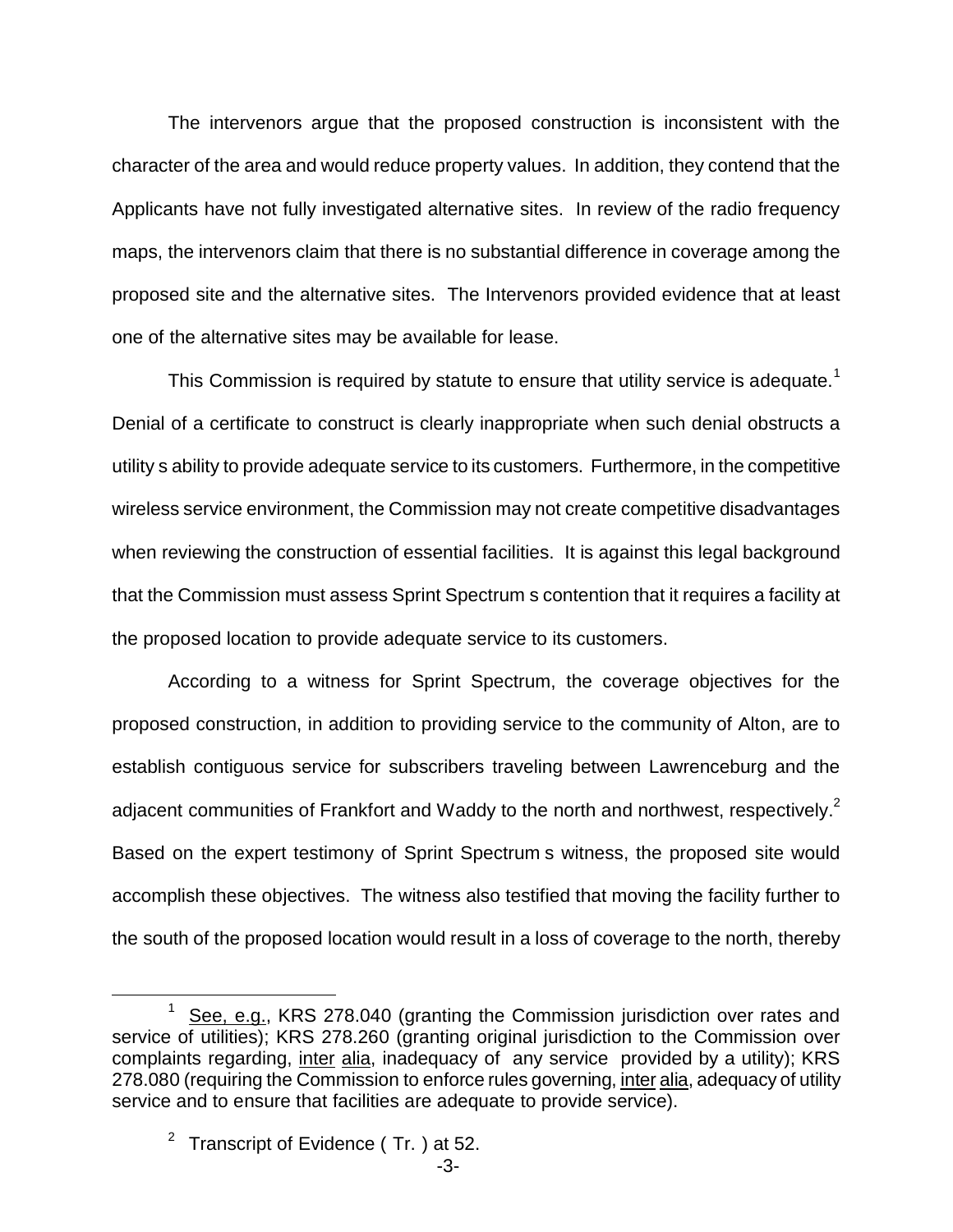jeopardizing the coverage requirements of the site. The witness advised that the proposed site was about as far to the south as  $[Sprint$  Spectrum] can tolerate.  $3$  The post hearing exhibits filed by Sprint Spectrum demonstrate that even the best alternative sites proposed by the Intervenors would result in marginally less coverage to the north and to the west when compared to the proposed site. $4$ 

Accordingly, having thoroughly reviewed the record and the applicable law, the Commission finds that the public convenience and necessity require the proposed construction and that there is no more suitable location known from which adequate service can be provided. The Commission notes that Sprint Spectrum has gone to considerable lengths to design its wireless network through use of as many existing structures as possible in order to avoid such complications as those presented in this case.<sup>5</sup> However, there are situations when construction of a facility is required. This is one of those situations.

The Commission finds that the proposed construction is necessary and that the site selected by the Applicants appears to be a suitable location for the proposed construction. The Applicants have attempted to select a site that will minimize adverse effects while still providing adequate service for its wireless system.

 $3$  Tr. at 61.

 $4\,$  A witness for Powertel/Kentucky, Inc. also indicated that moving the proposed site may adversely affect service and require reversal of its decision to co-locate its facilities on this tower (Tr. at 29-32 and 34-35).

 $5$  The witness for Sprint Spectrum testified that over 70 percent of its sites are to be placed on existing structures, thereby eliminating the need for constructing additional antenna towers (Tr. at 49).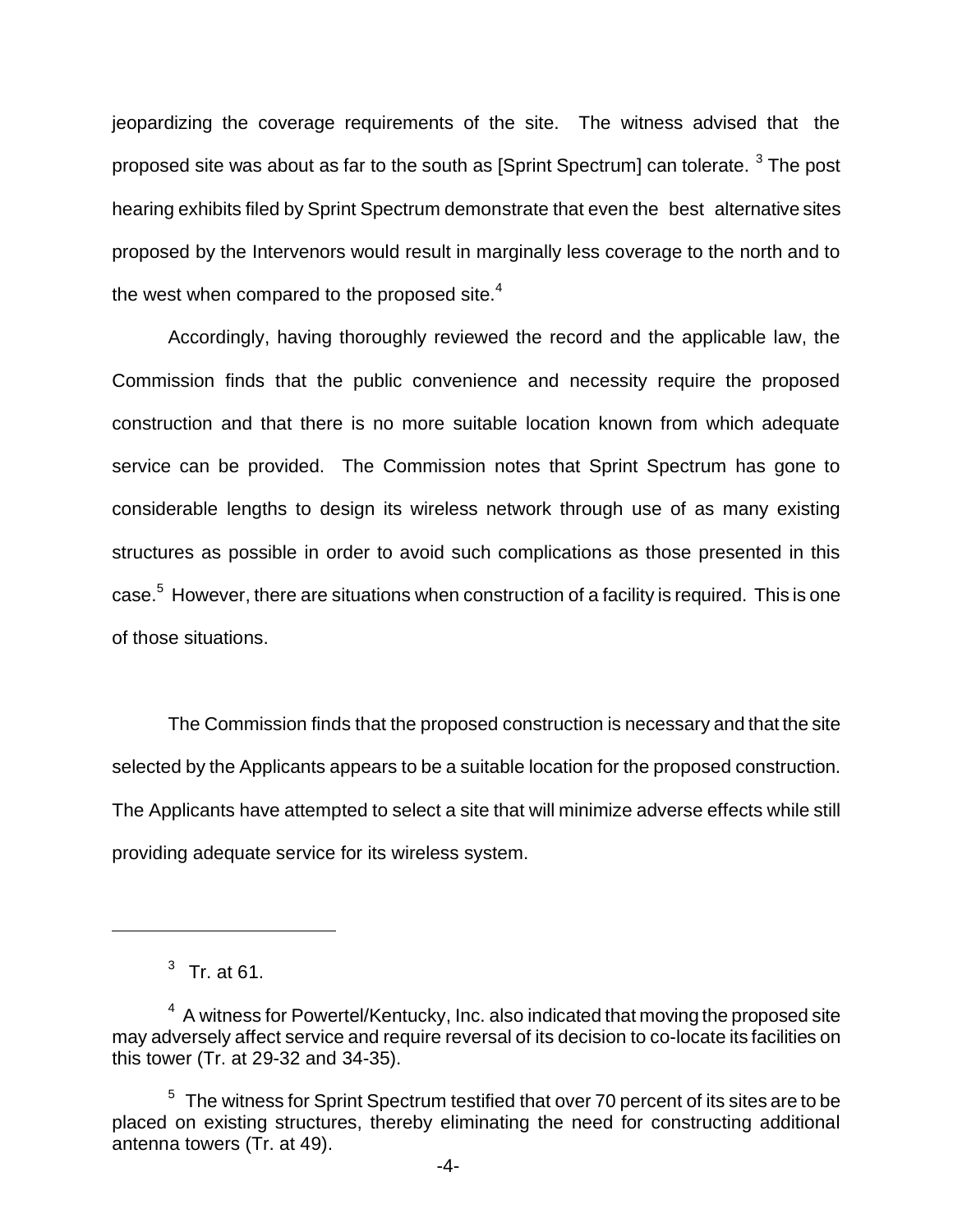Pursuant to KRS 278.280, the Commission is required to determine proper practices to be observed when it finds, upon complaint or on its own motion, that the facilities of any utility subject to its jurisdiction are unreasonable, unsafe, improper, or insufficient. To assist the Commission in its efforts to comply with this mandate, SBA should notify the Commission if it does not use this antenna tower to provide service in the manner set out in its application and this Order. Upon receipt of such notice, the Commission may, on its own motion, institute proceedings to consider the proper practices, including removal of the unused antenna tower, which should be observed by SBA.

The Commission, having considered the evidence of record and being otherwise sufficiently advised, finds that SBA should be granted a Certificate of Public Convenience and Necessity to construct the proposed facility.

IT IS THEREFORE ORDERED that:

1. SBA is granted a Certificate of Public Convenience and Necessity to construct a self-supporting antenna tower not to exceed 265 feet in height, with attached antennas, to be located at 1830 Old Frankfort Highway, Lawrenceburg, Anderson County, Kentucky. The coordinates for the proposed facility are North Latitude  $38^{\circ}$  5' 46.5" by West Longitude  $84^\circ$  55' 17.3".

2. The Applicants shall file a copy of the final decisions regarding its pending FAA and KAZC applications for the proposed construction within 10 days of receiving these decisions.

3. SBA shall immediately notify the Commission in writing, if, after the antenna tower is built and utility service is commenced, the tower is not used for a period of 3 months in the manner authorized by this Order.

-5-